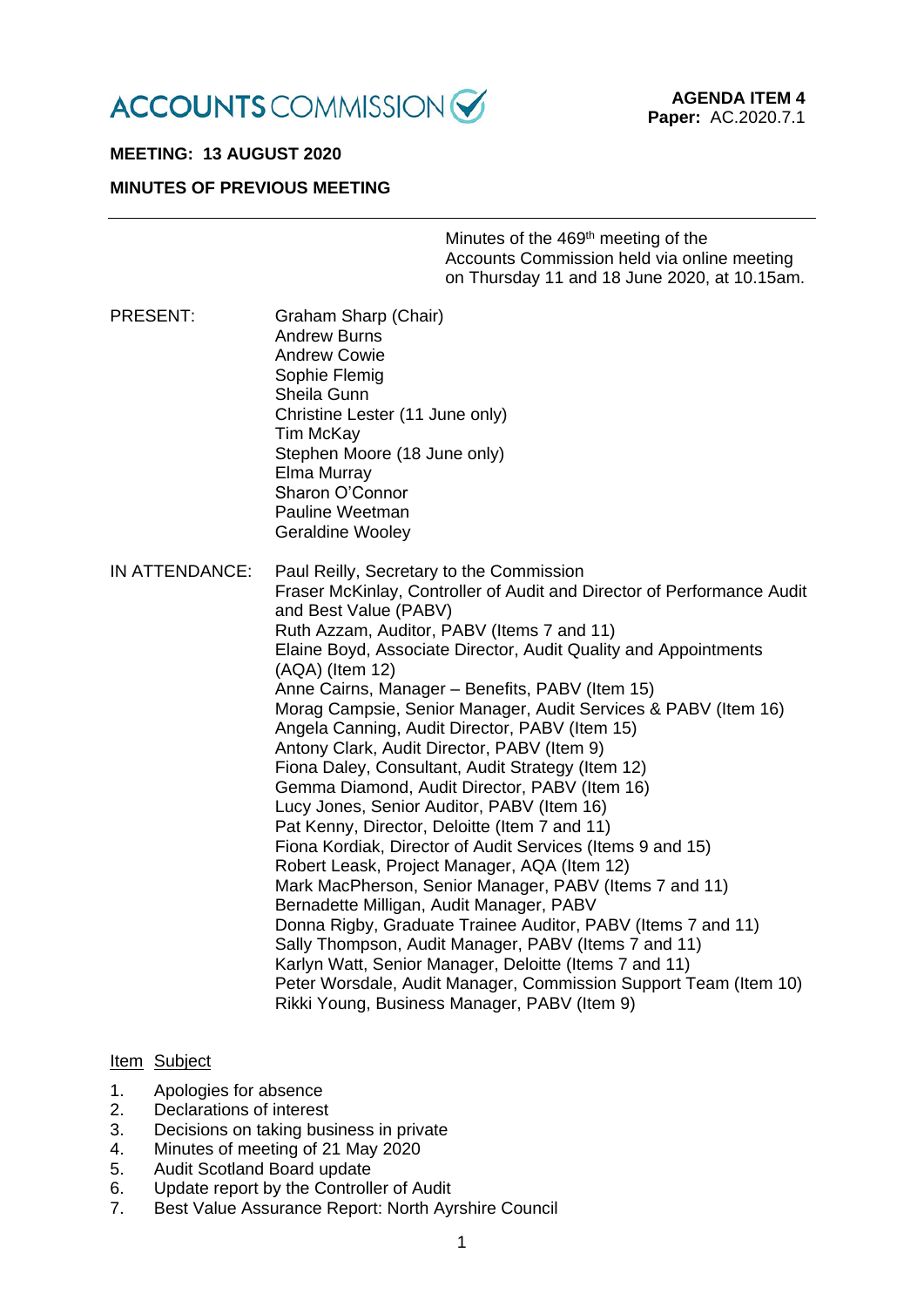- 8. \* Update report by the Secretary to the Commission
- 9. \* Work programme update
- 10. \* Draft annual report 2019/20
- 11. Best Value Assurance Report: North Ayrshire Council (in private)
- 12. New audit appointments and Code of Audit Practice: update (in private)
- 13. Commission strategy (in private)
- 14. Planning Commission business (in private)
- 15. \* National Fraud Initiative draft Audit Scotland report (in private)
- 16. \* Performance audit: Digital progress in local government emerging messages (in private)
- 17. Commission business matters (in private)
- \* These items were considered on 18 June.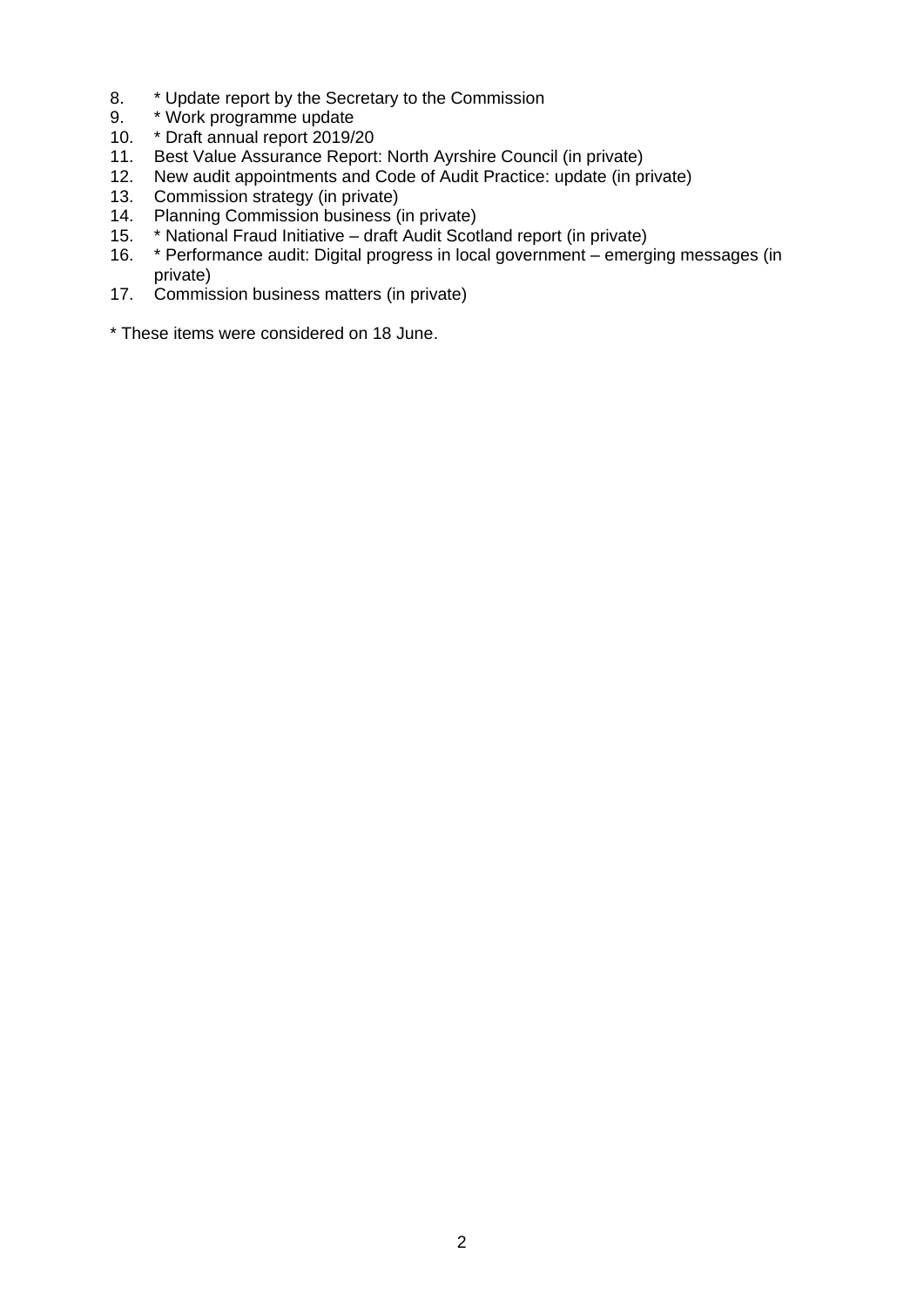# Opening remarks – Auditor General

The Chair advised members that this meeting would be the last Commission meeting during the appointment of the current Auditor General, Caroline Gardner. He noted the collaboration between the Commission and Ms Gardner in advancing public audit in Scotland, and he conveyed to her the best wishes of the Commission.

### 1. Apologies

It was noted that apologies for absence had been received from Stephen Moore (for the 11 June session) and Christine Lester (18 June) and for late arrival from Sharon O'Connor (11 June).

## 2. Declarations of interest

The following declarations of interest were made:

- Elma Murray, in items 7 and 11, as a former Chief Executive of North Ayrshire Council. Ms Murray removed herself from the meeting during consideration of these items.
- Geraldine Wooley, in item 15, as a member of the Fife Valuation Appeals Committee.

## 3. Decisions on taking business in private

It was agreed that items 11 to 17 be considered in private because:

- Item 11 requires the Commission to consider actions in relation to a report by the Controller of Audit. The Commission is then obliged by statute to inform the appropriate council of its decisions, which the Commission does before making the decision public.
- Items 12 to 14 require the Commission to consider confidential commercial and contractual matters.
- Item 15 proposes a draft report which the Commission is to consider in private before it is published.
- Item 16 discuss the emerging messages from a performance audit report which may require consideration of confidential policy matters in advance of further audit work and subsequent publication.
- Item 17 may be required if there are any confidential matters that require to be discussed outwith the public domain. The Chair will inform the meeting in public at the start of the meeting if this item is required and what it covers.

No private business was notified by members for item 17 and thus the Chair advised that the item would not require discussion in private.

# 4. Minutes of meeting of 21 May 2020

The minutes of the meeting of 21 May 2020 were approved as a correct record.

### 5. Audit Scotland Board update

The Commission noted a report by the Secretary providing an update on the business of the Audit Scotland Board.

Arising therefrom, in relation to paragraph 19 of the minutes of the Audit Scotland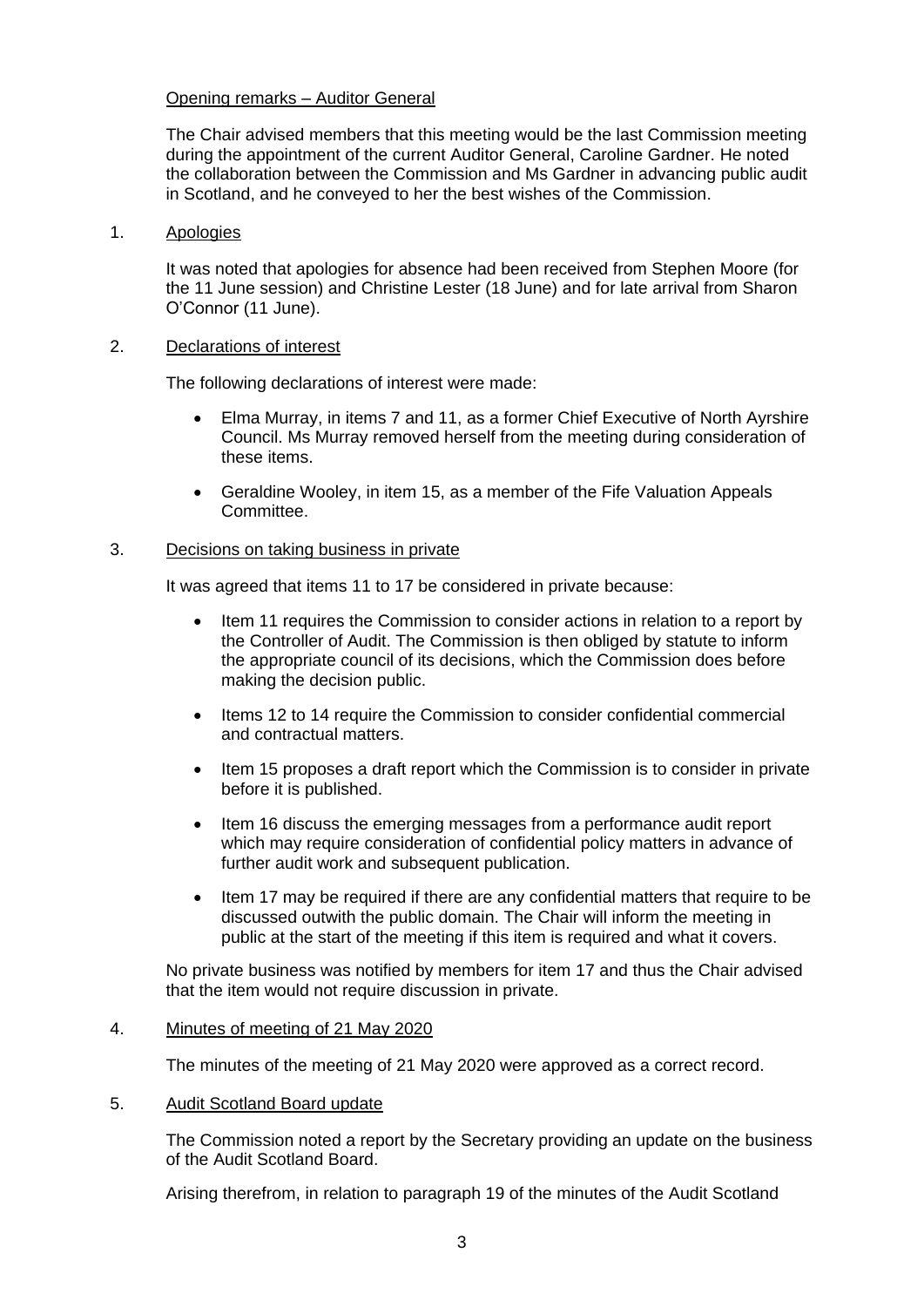Board of 29 January, and having heard from the Chair of the Commission, the Commission:

- Agreed that the said minute's account of the Commission's consideration of the Code of Audit Practice at its November meeting was unsatisfactory.
- Agreed to affirm the Commission's previous conclusion expressed at its meeting in February 2020 that it was satisfied that its said consideration of the Code of Audit Practice was consistent with good governance and due process requirements.
- Agreed that the Chair notify the Audit Scotland Board accordingly.

*Action: Chair of the Commission*

### 6. Update report by the Controller of Audit

The Commission noted a verbal update from the Controller of Audit on his recent activity, including his liaison with the Convention of Scottish Local Authorities on the impact of the Covid-19 emergency on local government.

## 7. Best Value Assurance Report: North Ayrshire Council

The Commission considered a report by the Secretary presenting the Controller of Audit's Best Value Assurance Report for North Ayrshire Council.

Following questions to the Controller of Audit, the Commission agreed to consider in private how to proceed.

#### 8. Update report by the Secretary to the Commission

The Commission considered a report by the Secretary providing an update on significant recent activity relating to local government and issues of relevance or interest across the wider public sector.

The Commission noted advice from the Secretary that, in line with the approach agreed with Commission members as part of new business arrangements in the light of the Covid-19 emergency, members had provided comments on his report in advance of the meeting.

The Commission agreed to note the report.

#### 9. Work programme update

The Commission considered a report by the Director of PABV providing an update on the Commission's work programme.

During discussion, the Commission noted a verbal update from the Director of Audit Services on the progress of the annual audit across local government.

Following discussion, the Commission noted the report.

### 10. \* Draft Commission annual report 2019/20

The Commission considered a report from the Secretary proposing its draft Annual Report 2019/20.

Following discussion, the Commission agreed: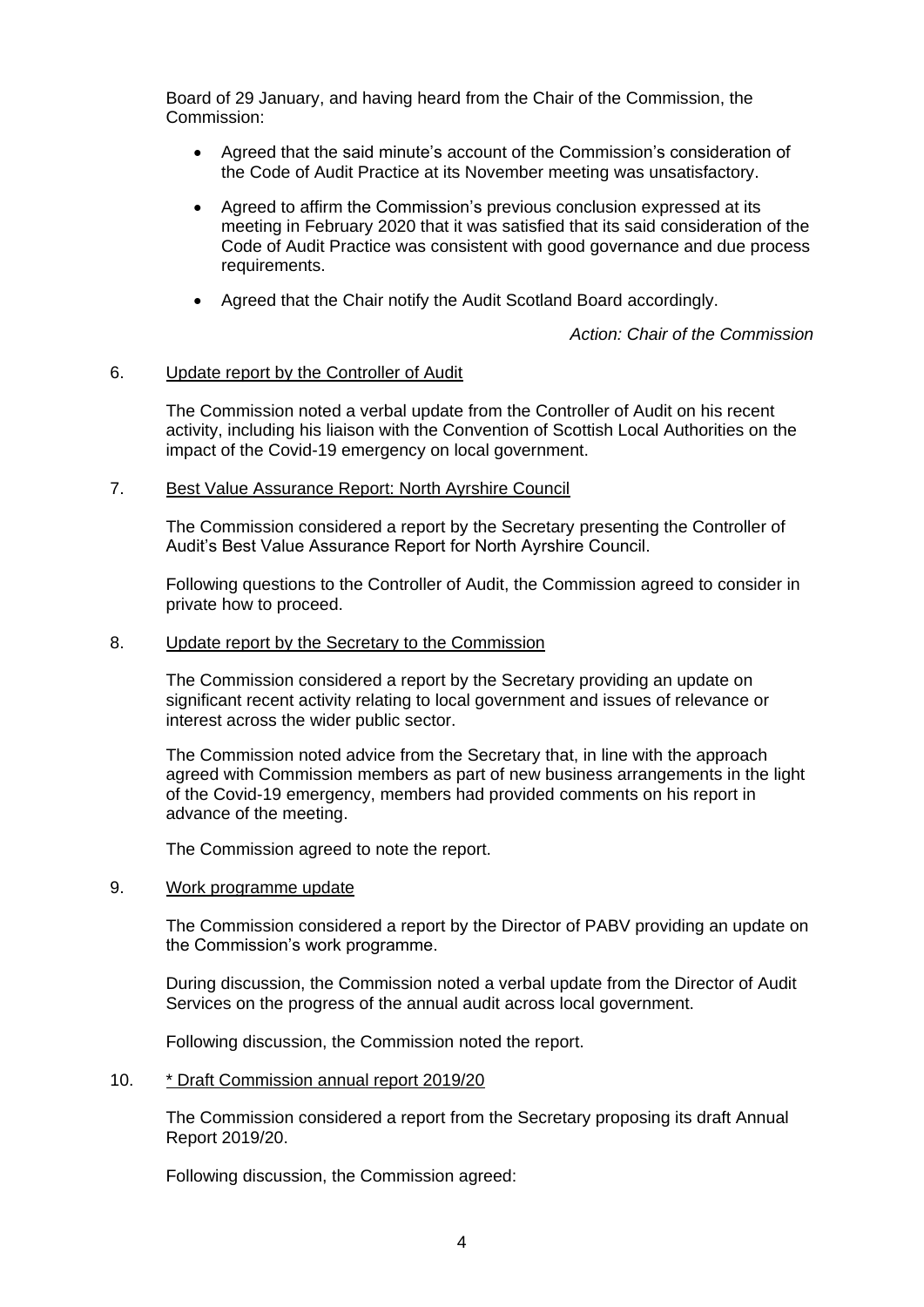- To approve the draft annual report and associated publication arrangements, subject to the Secretary and Commission support team addressing points raised in discussion.
- That, in response to points raised by Sophie Flemig, Sharon O'Connor and Geraldine Wooley, to continue in future reporting to increase the accessibility of material through the use of plain English.

*Actions: Secretary*

## 11. Best Value Assurance Report: North Ayrshire Council (in private)

The Commission discussed how to proceed in relation to the Controller of Audit's Best Value Assurance Report for North Ayrshire Council.

Following discussion, the Commission agreed to make findings to be published on 30 June.

### 12. New audit appointments and Code of Audit Practice (in private)

The Commission considered a report by the Deputy Chair providing an update on progress made with audit appointments and the new Code of Audit Practice ('Code').

Following discussion, the Commission agreed:

- To note the update, including matters in relation to the extension of existing auditor appointments.
- To note in particular the updated milestones for the project agreed by the project Steering Group.
- To note that the Deputy Chair would report further to the Commission on:
	- o Proposals for the Commission's role in engaging further with stakeholders on further drafts of the Code
	- o The Commission's further input into the project, including Commission decision-making and the role of the Commission Secretary
	- $\circ$  The Commission's input into an interim review of the project being conducted by the project Steering Group
	- o Further consideration by the Commission of the responses from stakeholders to the first consultation exercise
	- o Further consideration by the Commission of the procurement strategy.

*Action: Deputy Chair and Secretary*

### 13. Commission strategy (in private)

The Commission considered a report from the Secretary discussing what the Covid-19 emergency means for the Commission's strategy and proposing how it takes forward its thinking in this regard.

Following discussion, the Commission agreed:

- To take forward its thinking in this regard over the next six months, including:
	- o Engaging with Audit Scotland and stakeholders from government and local government.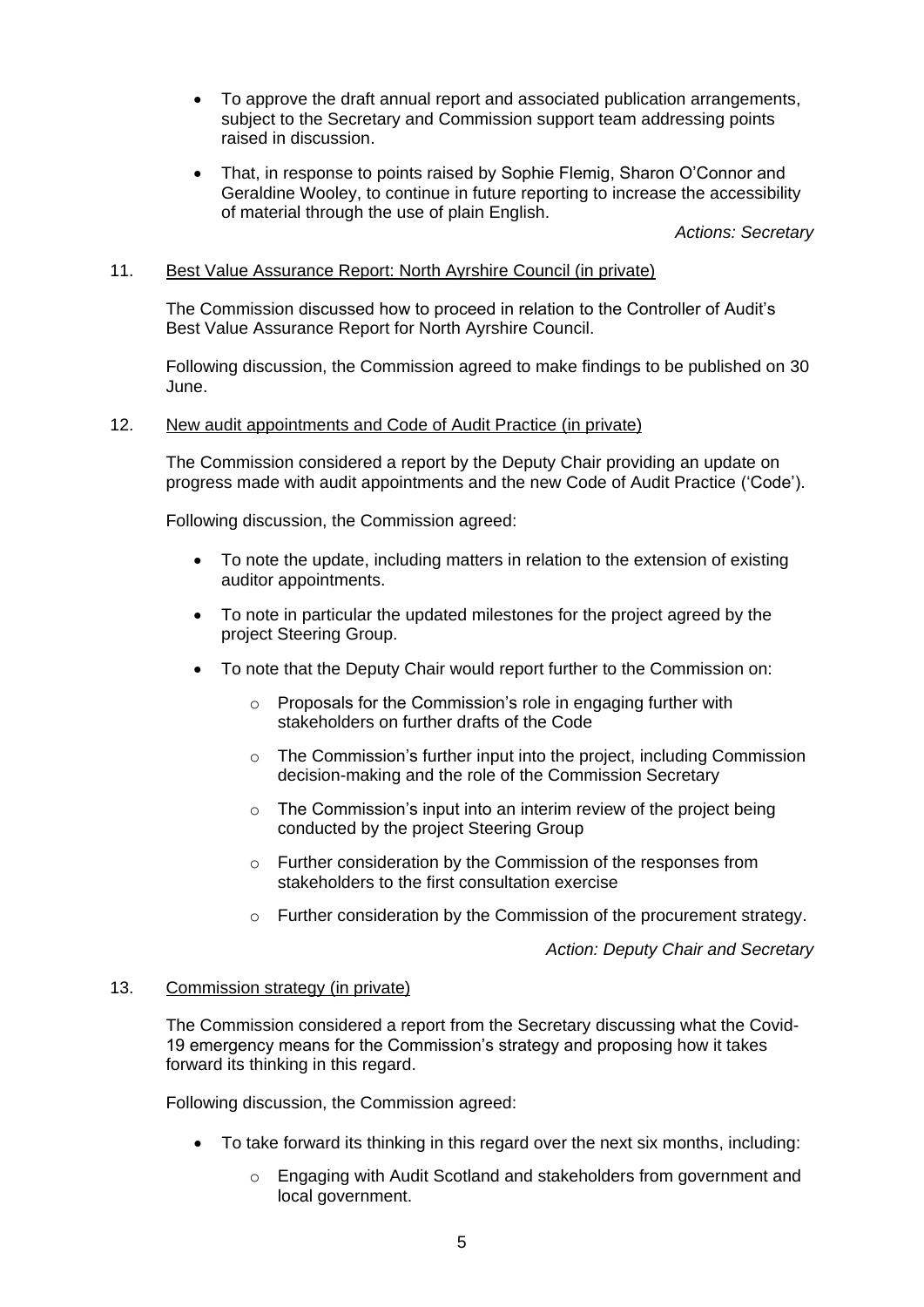- o Further to such engagement, specifically progress its proposed engagement panel consisting public and community advocacy bodies.
- To put in abeyance publication of a Strategy, and meantime to continue to articulate the principles agreed at its April meeting on the Commission's expectations of audit in the light of the Covid-19 emergency.

*Actions: Secretary*

# 14. Planning Commission business (in private)

The Commission considered a report from the Secretary proposing a way forward for planning Commission business and considering its strategy in the light of the Covid-19 emergency.

Following discussion, the Commission agreed:

- To take forward its thinking over the next six months initially with a strategy seminar on 12 August (paragraph 5).
- Accordingly, agree the arrangements for how the Commission conducts its business as set out in the report, including:
	- $\circ$  Meeting virtually and more frequently
	- o Revisiting its team development activities
	- o Prioritising 'public-facing' business to be considered at formal meetings
	- $\circ$  More informal consideration of other business
	- o Recording (and making such recordings publicly available) of formal public meetings of the Commission.

*Actions: Secretary*

# 15. National Fraud Initiative – draft Audit Scotland report (in private)

The Commission considered a report by the Director of Audit Services on the 2018/19 National Fraud Initiative exercise.

Following discussion, the Commission agreed:

- To note the draft report of the 2018/19 NFI exercise.
- To note the proposed publication arrangements.
- To promote the messages in the report to local government stakeholders.

*Actions: Director of Audit Services and Secretary*

## 16. Performance audit: Digital progress in local government – emerging messages (in private)

The Committee considered a report by the Director of PABV proposing the emerging messages for the *Digital progress in local* government performance audit report. 

Following discussion, the Commission:

• Agreed the emerging messages, subject to the audit team addressing in conjunction with the audit sponsors, Andrew Cowie and Christine Lester, the matters raised in discussion.